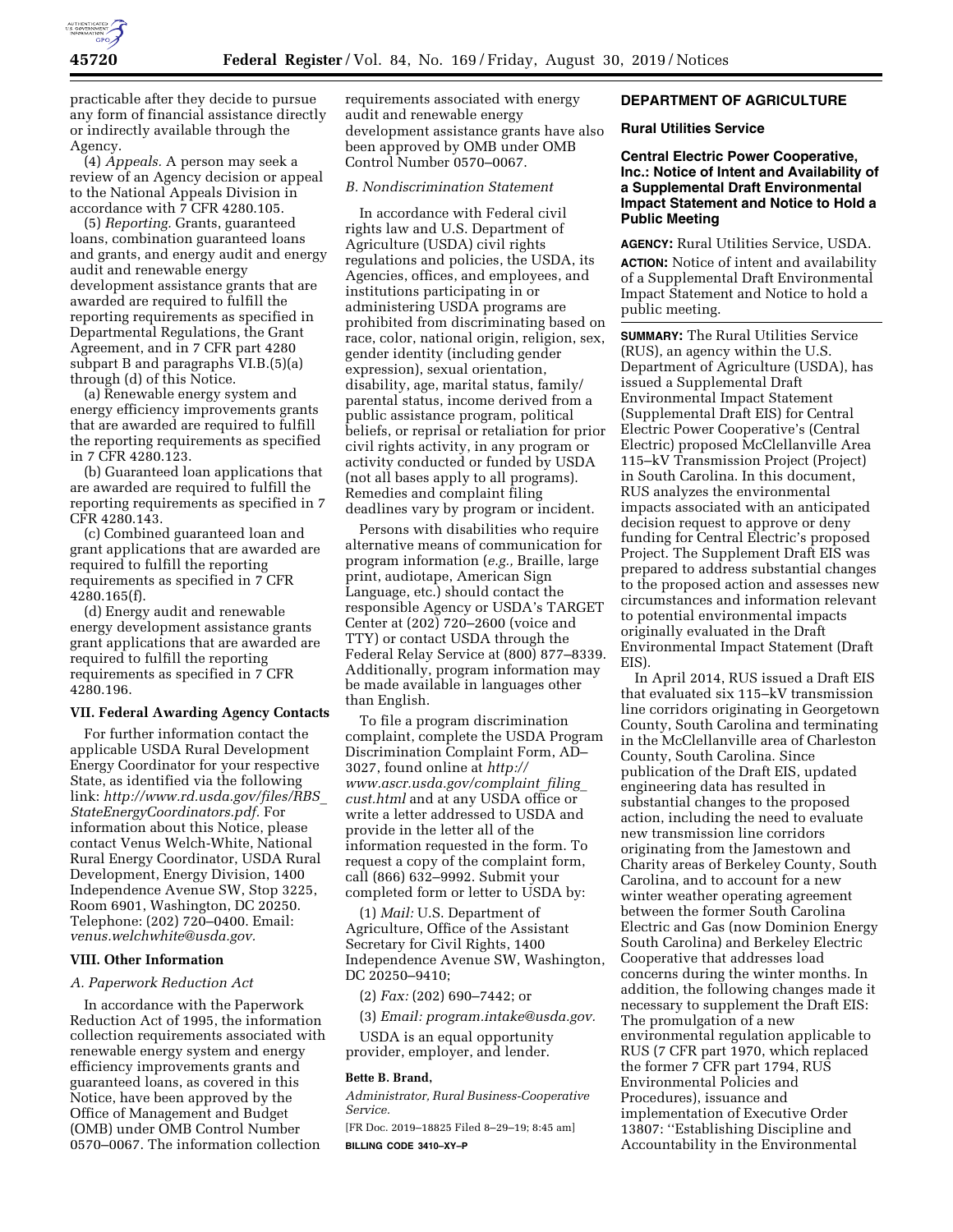Review and Permitting Process for Infrastructure Projects'' (known as the ''One Federal Decision Executive Order''), and publication of the Francis Marion National Forest's Forest Plan.

The Supplemental Draft EIS addresses the construction, operation, and maintenance of Central Electric's proposed Project. The Project includes the construction of a new 115 kV transmission line needed to energize the new McClellanville Substation located near the McClellanville service area. The Supplemental Draft EIS considers three alternatives, encompassing three potential corridor locations with one corridor including two different alignments. The overall project area encompasses parts of Berkeley, Georgetown and Charleston counties in coastal South Carolina, and potentially crosses the Francis Marion National Forest.

The Supplemental Draft EIS has identified the potential for impacts to various resources, including wetlands, biological resources and cultural resources (including historic properties). Central Electric does not hold easements across these areas. Once a final right-of-way (ROW) is selected within the preferred corridor, coordination with federal and state agencies and other interested parties would occur to identify, evaluate and, if needed, mitigate any adverse effects. RUS will compile public comments received on the Supplemental Draft EIS and produce a Final EIS that considers and responds to those substantive public comments. Based on this analysis in additional to technical and financial reviews, RUS will decide to approve or deny an application for funding. **DATES:** The public comment period on the Supplemental Draft EIS starts with

the publication of the U.S. Environmental Protection Agency's environmental impact statement (EIS) receipt notice in the **Federal Register**  and will continue for 60 days. The Supplemental Draft EIS and associated documents will be available for the public to view on the weblink provided in this Notice. RUS will consider all substantive written comments on the Supplemental Draft EIS received or postmarked within the 60-day timeframe. Agencies, interested parties, and the public are invited to submit comments on the Supplemental Draft EIS at any time during the public comment period RUS contact information provided in this Notice. The date(s) and time for a public meeting will be announced in local newspapers and published on the agency's website at: *[https://](https://www.rd.usda.gov/publications/environmental-studies/impact-statements/mccllellanville-115kv-transmission-line)*

*[www.rd.usda.gov/publications/](https://www.rd.usda.gov/publications/environmental-studies/impact-statements/mccllellanville-115kv-transmission-line)  [environmental-studies/impact](https://www.rd.usda.gov/publications/environmental-studies/impact-statements/mccllellanville-115kv-transmission-line)[statements/mccllellanville-115kv](https://www.rd.usda.gov/publications/environmental-studies/impact-statements/mccllellanville-115kv-transmission-line)[transmission-line.](https://www.rd.usda.gov/publications/environmental-studies/impact-statements/mccllellanville-115kv-transmission-line)* Attendees are welcome to attend any public meetings and to provide written or oral comments on the Project. A court reporter will be present.

**FOR FURTHER INFORMATION CONTACT:** For information on the proposed Project and the EIS process, please contact Ms. Lauren Rayburn, Environmental Scientist, Rural Utilities Service, 160 Zillicoa Street, Suite 2, Asheville, North Carolina 28801, Telephone: (202) 695– 2540 or email: *[lauren.rayburn@](mailto:lauren.rayburn@usda.gov) [usda.gov.](mailto:lauren.rayburn@usda.gov)* Parties wishing to be placed on the Project mailing list for future information and to receive copies of the Supplemental Draft EIS and the Final EIS when available should also contact Ms. Rayburn. Comments on the Supplemental Draft EIS may be emailed to: *[Comments-mcclellanville@](mailto:Comments-mcclellanville@louisberger.com) [louisberger.com](mailto:Comments-mcclellanville@louisberger.com)* or physically mailed to the address provided in this Notice.

**SUPPLEMENTARY INFORMATION:** RUS is authorized to make loans and loan guarantees that finance the construction of electric distribution, transmission, and generation facilities, including system improvements and replacements required to furnish and improve electric service in rural areas, as well as demand side management, energy conservation programs, and on-grid and off-grid renewable energy systems. Central Electric is an electric transmission cooperative that provides transmission service from the bulk transmission system to South Carolina's 20 retail electric cooperatives. Berkeley Electric, a member distribution electric cooperative of Central Electric, was formed in 1940 to bring electric service to rural areas of coastal South Carolina. Berkeley Electric owns and operates more than 5,000 miles of distribution line serving more than 80,000 accounts in Berkeley, Charleston, and Dorchester counties.

*Project Description:* Central Electric has identified the need for additional electric transmission capacity in the McClellanville area of coastal South Carolina to meet reliability and energy load requirements of its member owner, Berkeley Electric Cooperative. Investigations and analyses conducted for the overall power delivery systems found that without improvements, the flow of power along existing lines may result in local line overloads and power outages. To resolve these issues, Central Electric is proposing to construct, own and operate a new 115-kV transmission line and associated supporting infrastructure to energize the new

McClellanville Substation, located near the McClellanville service area. Berkeley Electric owner-customers that would benefit from the proposed Project include those located in the areas near Rutledge Road, South Santee Road, Wedge Plantation, Germantown, Toby Road, Dupree Road, Lincoln High School, Randall Road, Tibwin Road, St. James-Santee School, Shellmore, Buck Hall, Town of Awendaw, Doar Road, and areas adjacent to U.S. Highway 17 in northern Charleston County.

The Supplemental Draft EIS considers three alternatives, encompassing three potential corridor locations with one corridor including two different alignments. The corridors range in length from 16 to 31 miles and encompasses parts of Berkeley, Georgetown and Charleston counties in South Carolina. The corridor locations propose to cross both public and private lands, including the Francis Marion National Forest, Santee Coastal Reserve, and other private and public lands used for conservation management purposes; all corridors are located entirely within the Gullah Geechee Cultural Heritage Corridor. The Supplemental Draft EIS analyzes the extent of Central's Electric's proposal with regard to the following: Water resources, biological resources, soils and geology, air quality and greenhouse gas emissions, cultural resources, recreation and land use, visual resources, socioeconomics, environmental justice, transportation, health and safety, and noise.

Central Electric plans to request financial assistance for the proposed Project from RUS. Completing the EIS is one of RUS's requirements in processing a future application from Central Electric, along with other technical and financial considerations. In accordance with 40 CFR 1501.5(b) of the Council on Environmental Quality's (CEQ) Regulation for Implementing the Procedural Provisions of the National Environmental Policy Act (CEQ Regulations), RUS will serve as the lead agency in the preparation of the EIS. The U.S. Army Corps of Engineers and the U.S. Forest Service are participating as cooperating agencies. RUS has prepared a Supplemental Draft EIS to analyze the impacts of the respective federal actions and the proposed Project in accordance with the National Environmental Policy Act (NEPA), as amended, CEQ Regulations, RUS Environmental Policies and Procedures, and the U.S. Forest Service's National Environmental Policy Act procedures.

Because the proposed Project may involve action in floodplains or wetlands, this Notice also serves as a notice of proposed floodplain or